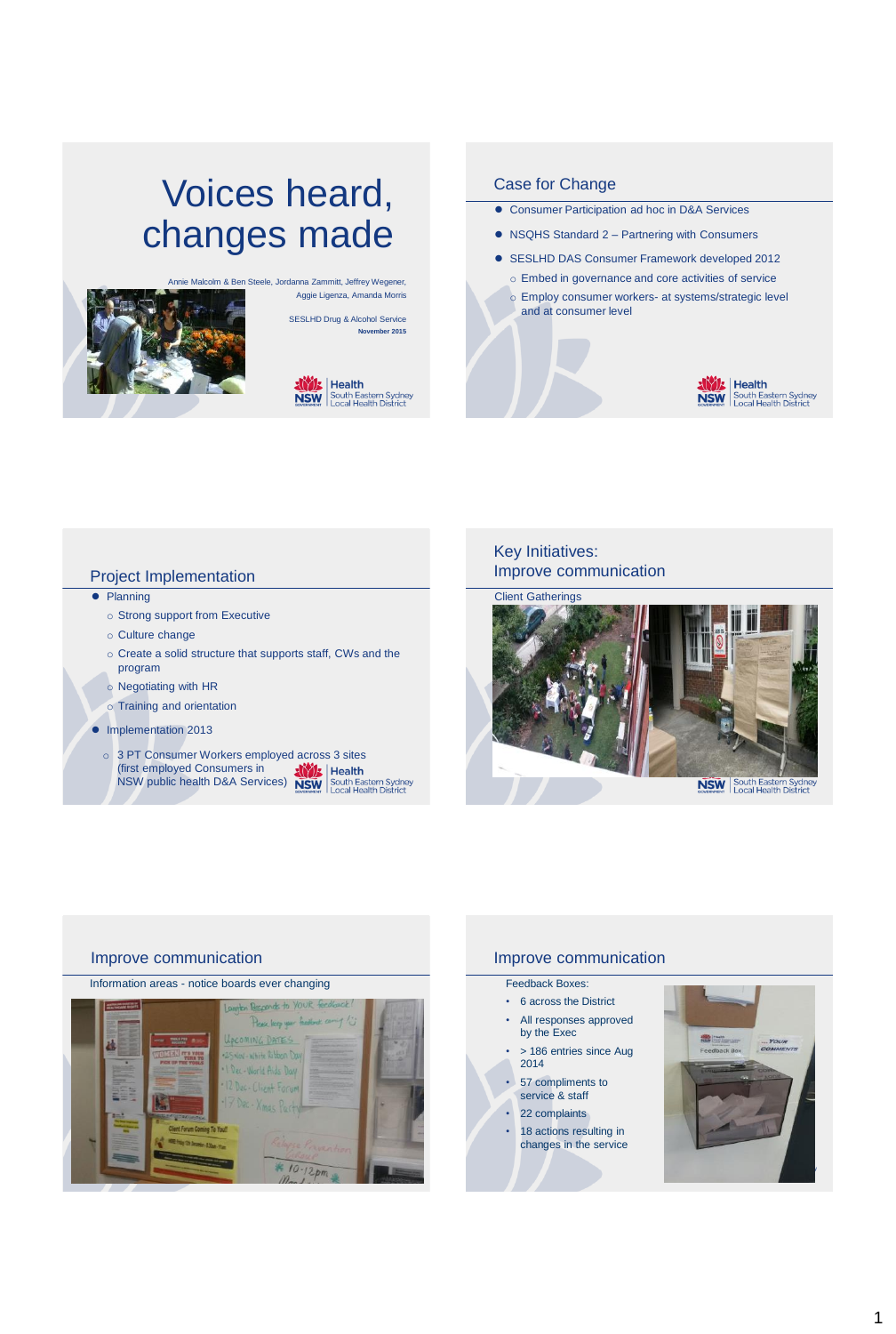# Key Changes Made

- Waiting rooms improved Newly constructed open glass reception areas, new fans, water coolers, hand sanitisers.
- Ticket system for the streamlining the OTP dosing queue.
- Bike racks, dog tie up area.
- Weekly informal coffee mornings.
- Client BBQs with themes and innovative health promotion with intent.
- Phone system changes.



### Physical site renovations



# Other Outcomes: Empowerment/Recovery Capital **Integration into the organisation**





- Consumer worker representation on PSQ, Management Committees, planning days & team meetings (co-opted)
- Consumer input into internal/external resources
- Over 370 "occasions of service" by Consumer Workers
	- o 238 peer support
	- o 70 internal referrals
	- o 43 external referrals
	- o 10 referrals to CWs by clinicians since June 2015<br> **AND Health District Sydney**<br> **NSW** South Eastern Sydney<br>
	Local Health District

#### **Staff praise**

- "Thanks for sharing the load. We have been trying to get PH stable housing for more than 10 years, and to ETOH detox in the last 5 years….. I'm glad he made some effort to talk to more people… more voices to encourage him to make changes when he is ready." *Case worker, Opioid Treatment Program, Langton*
- "This is why we need Consumer Advocates. You are **brilliant!** Great option. Thanks for the work on this." *Dr, St George D&A Service*



#### **Consumer praise**

- "Staff seem to be a lot happier….makes being a client better when staff are smiley and happy".
- "Thank you for all your help, most appreciated...").
- "……has helped me in changing my life for the better, I'm so grateful I will never forget this.....
- "Thank you so very much for all your wonderful help and generosity....